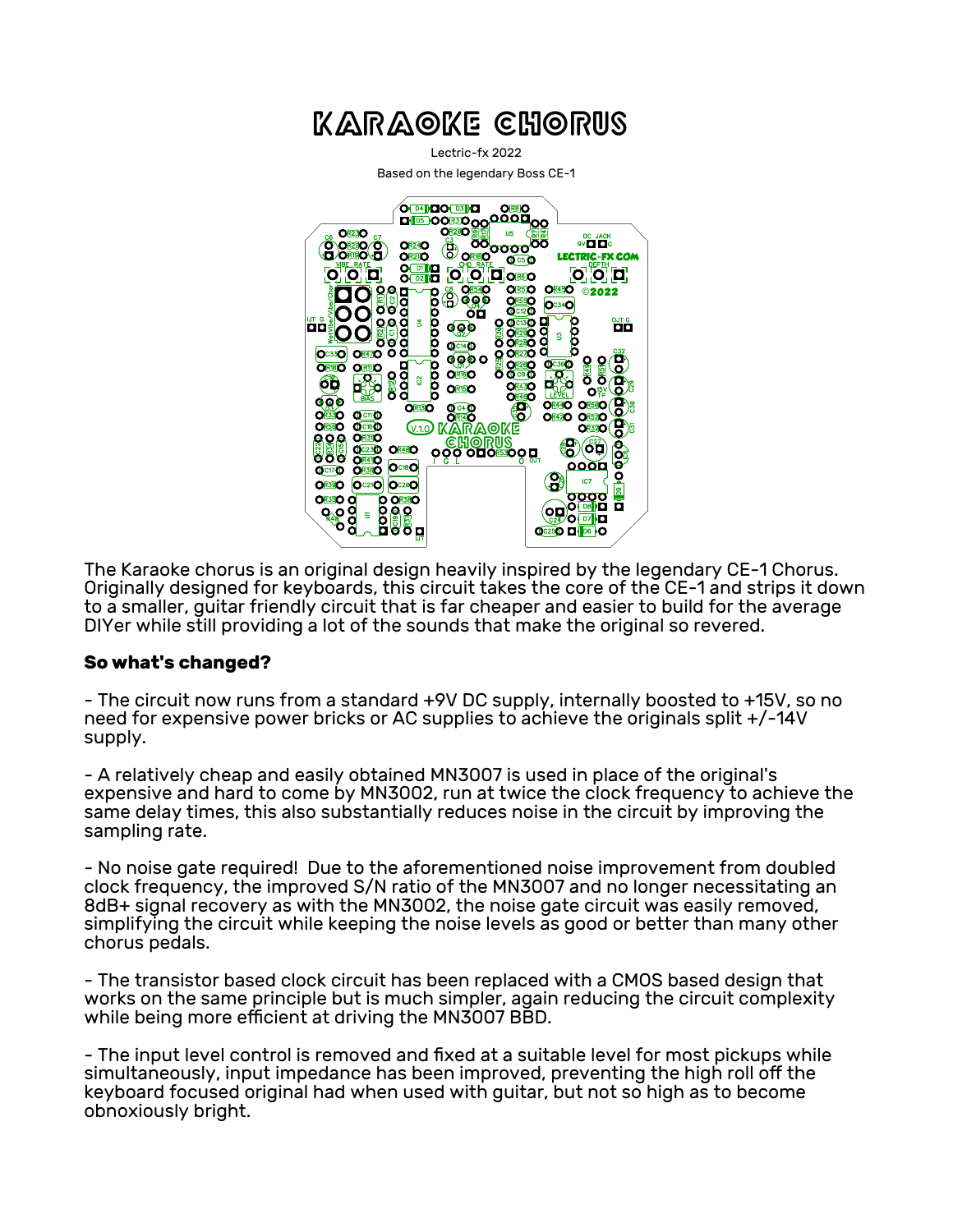## **What's the same?**

- The LFO design, apart from a minor tweak to accommodate the new supply voltage & clock is essentially unchanged, providing the originals triangle & sine wave LFO shapes.

- The audio filtering remains the same as the original, with a few minor additions to help simulate the original's overall sound.

- The same lush chorus & vibrato sounds.

## **What's new?**

- The depth control now acts as a master depth, allowing you to use it in both chorus & vibrato mode (as opposed to the original only employing it in vibrato mode).

- A dry lift vibrato mode. The original vibrato mode simply switched to a faster sine wave LFO circuit, this option is retained and an additional 3rd mode offering true pitch vibrato is now included via the toggle.

- Buffered output, more suitable for a modern pedal board.

## **What's in the future?**

The CE-1 is dear to a lot of peoples hearts and means different things to different people, we hope over time the DIY community will come up with their own suggestions of how to get even closer to the original sound so please check back now and then for any suggested tweaks and consider joining [https://www.madbeanpedals.com/forum/](#page-0-0) [index.php?board=69.0](#page-0-0) to voice your own thoughts & suggestions.

#### **Set up procedure:**

- Start by adjusting both trimmers to their mid points and switch to the down position (wet only vibrato) on the mode toggle. Set vibrato & chorus rate CCW and depth CW.

- While playing through the pedal, adjust the bias trim until the vibrato effect is heard and then further tweak it for the least distortion with regular playing.

- Switch to the upper position on the mode toggle (chorus) and adjust the level trim to match your bypass level.

That's all there is to it!

Note - A test pad is also provided next to Q1 should you wish to adjust the BBD bias via scope or audio probe.

## **Stereo Output:**

While the Karaoke was designed and intended as a mono chorus pedal, if you desire a dry only output for stereo use, a pad is provided at U1 Pin 7. Simply attach the positive of a 4u7 electro to the pad, attach a 12k resistor from the negative to the new output and a 2k7 resistor from the output to ground.

Note - This mod has not been tested and the resistor values may need to be tweaked to achieve a level equal to bypass.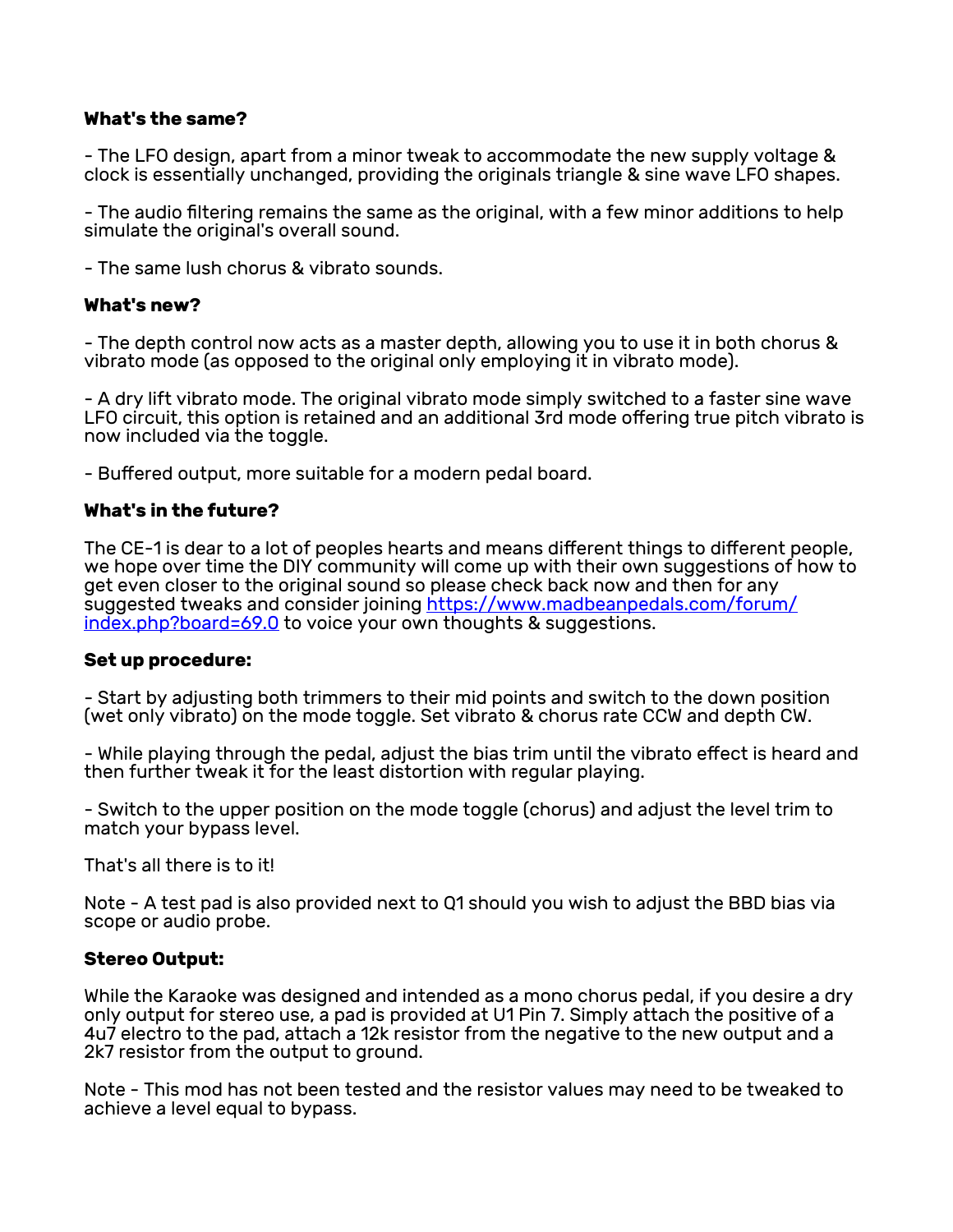|                 | B.©.M.<br><b>1/8W RESISTORS</b> |                 |                  |                 |                  |                                                                                                                                                                                                                                                                                                                                          |                    |
|-----------------|---------------------------------|-----------------|------------------|-----------------|------------------|------------------------------------------------------------------------------------------------------------------------------------------------------------------------------------------------------------------------------------------------------------------------------------------------------------------------------------------|--------------------|
| R <sub>1</sub>  | 91k                             | <b>R36</b>      | 10k              | C14             | 470p             | <b>ICS</b>                                                                                                                                                                                                                                                                                                                               |                    |
| R <sub>2</sub>  | 91k                             | R37             | 47k              | C <sub>15</sub> | 4n7              | U <sub>1</sub>                                                                                                                                                                                                                                                                                                                           | <b>JRC4558</b>     |
| R3              | 1k                              | <b>R38</b>      | 10k              | C <sub>16</sub> | 1n               | IC <sub>2</sub>                                                                                                                                                                                                                                                                                                                          | MN3007             |
| R4              | 4k7                             | <b>R39</b>      | 47k              | C17             | 6n8              | U3                                                                                                                                                                                                                                                                                                                                       | <b>JRC4558</b>     |
| R <sub>5</sub>  | 8k2                             | <b>R40</b>      | 47k              | C <sub>18</sub> | 220 <sub>n</sub> | U <sub>4</sub>                                                                                                                                                                                                                                                                                                                           | CD4011BE           |
| R6              | 4k7                             | R41             | 220k             | C19             | 39 <sub>p</sub>  | U <sub>5</sub>                                                                                                                                                                                                                                                                                                                           | LM358              |
| R7              | 15k                             | R42             | 560R             | C <sub>20</sub> | 470 <sub>n</sub> | IC <sub>6</sub>                                                                                                                                                                                                                                                                                                                          | 78L15              |
| R <sub>8</sub>  | 13k                             | <b>R43</b>      | 100k             | C <sub>21</sub> | 470 <sub>n</sub> | IC7                                                                                                                                                                                                                                                                                                                                      | LT1054             |
| R <sub>9</sub>  | 220k                            | <b>R44</b>      | 560R             | C <sub>22</sub> | 27p              |                                                                                                                                                                                                                                                                                                                                          | <b>TRANSISTORS</b> |
| R <sub>10</sub> | 1k2                             | <b>R45</b>      | 8k2              | C <sub>23</sub> | 100 <sub>p</sub> | Q <sub>1</sub>                                                                                                                                                                                                                                                                                                                           | 2N5088             |
| R11             | 100k                            | <b>R46</b>      | 20 <sub>k</sub>  | C <sub>24</sub> | 220u             | Q2                                                                                                                                                                                                                                                                                                                                       | 2N5088             |
| R <sub>12</sub> | 15k                             | <b>R47</b>      | 2M2              | C <sub>25</sub> | 100 <sub>n</sub> | Q3                                                                                                                                                                                                                                                                                                                                       | 2N5088             |
| R13             | 100k                            | <b>R48</b>      | 2M2              | C <sub>26</sub> | 10u              | Q4                                                                                                                                                                                                                                                                                                                                       | 2N5088             |
| R <sub>14</sub> | 100k                            | <b>R49</b>      | 100k             | C27             | <b>100u</b>      | <b>POTS</b>                                                                                                                                                                                                                                                                                                                              |                    |
| R <sub>15</sub> | 2k4                             | <b>R50</b>      | 100k             | C28             | 10u              | VIBE_RATE                                                                                                                                                                                                                                                                                                                                | <b>100KC</b>       |
| R <sub>16</sub> | 2k4                             | <b>R51</b>      | 22R              | C <sub>29</sub> | 47u              | CHO_RATE                                                                                                                                                                                                                                                                                                                                 | 10KB               |
| R <sub>17</sub> | 180k                            | <b>R52</b>      | 22R              | C30             | 47u              | <b>DEPTH</b>                                                                                                                                                                                                                                                                                                                             | <b>50KB</b>        |
| R <sub>18</sub> | 100k                            | <b>R53</b>      | 4k7              | C31             | 47u              |                                                                                                                                                                                                                                                                                                                                          | <b>TRIMMERS</b>    |
| R <sub>19</sub> | 100k                            | <b>R54</b>      | 100k             | C32             | 10u              | <b>BIAS</b>                                                                                                                                                                                                                                                                                                                              | 100k               |
| R <sub>20</sub> | 1k5                             | <b>R55</b>      | 1k               | C33             | 330n             | <b>LEVEL</b>                                                                                                                                                                                                                                                                                                                             | 10k                |
| R <sub>21</sub> | 18k                             | <b>R56</b>      | 10k              | C34             | 470 <sub>n</sub> |                                                                                                                                                                                                                                                                                                                                          | <b>SWITCH</b>      |
| R <sub>22</sub> | 220k                            |                 | <b>CAPS</b>      | C35             | 10u              | Chorus/Vib                                                                                                                                                                                                                                                                                                                               | DPDT ON/ON/ON      |
| R <sub>23</sub> | 3k9                             | C <sub>1</sub>  | 56p              | C36             | 4p7              | The Chorus/Vib switch<br>must be a "TYPE 1" ON/<br>ON/ON variety. Type 2 will<br>not work correctly in this<br>circuit! If you're unsure of<br>the type you have, the<br>following graphic will show<br>you where you should have<br>continuity. FWIW, Tayda part<br>A-1840 is type 1; the others<br>I've tried there are all type<br>2. |                    |
| R <sub>24</sub> | 2k2                             | C <sub>2</sub>  | 56p              |                 | <b>DIODES</b>    |                                                                                                                                                                                                                                                                                                                                          |                    |
| R <sub>25</sub> | 10k                             | C <sub>3</sub>  | 1u electro       | D1              | 1n4148           |                                                                                                                                                                                                                                                                                                                                          |                    |
| R <sub>26</sub> | 22k                             | C <sub>4</sub>  | 4p7              | D <sub>2</sub>  | 1n4148           |                                                                                                                                                                                                                                                                                                                                          |                    |
| R <sub>27</sub> | 6k8                             | C <sub>5</sub>  | 82 <sub>n</sub>  | D <sub>3</sub>  | 1n4148           |                                                                                                                                                                                                                                                                                                                                          |                    |
| <b>R28</b>      | 15k                             | C6              | 10u              | D <sub>4</sub>  | 1n4148           |                                                                                                                                                                                                                                                                                                                                          |                    |
| R <sub>29</sub> | 15k                             | C7              | 4u7              | D <sub>5</sub>  | 1n4148           |                                                                                                                                                                                                                                                                                                                                          |                    |
| <b>R30</b>      | 10k                             | C <sub>8</sub>  | 1u tant          | D6              | 1n4002           | Switch UP<br>Switch in MIDDLE<br>Switch DOWN                                                                                                                                                                                                                                                                                             |                    |
| R31             | 10k                             | C9              | 4n7              | D7              | 1n5817           | ه<br>ه<br>Type 1<br>P                                                                                                                                                                                                                                                                                                                    |                    |
| <b>R32</b>      | 22R                             | C <sub>10</sub> | 10u              | D8              | 1n5817           | P<br>$\bullet$<br>ہ<br>$\bullet$                                                                                                                                                                                                                                                                                                         | $\bullet$          |
| <b>R33</b>      | 10k                             | C11             | 100 <sub>n</sub> | D <sub>9</sub>  | 1n5817           | 0<br>Ф<br>$\mathbf{r}$<br>Type 2<br>I<br>P<br>$\bullet$<br>●.                                                                                                                                                                                                                                                                            |                    |
| <b>R34</b>      | 10k                             | C12             | 1n               | LED             | Indicator        |                                                                                                                                                                                                                                                                                                                                          |                    |
| <b>R35</b>      | 22k                             | C13             | 1n               | RtLt            | RATE LED         |                                                                                                                                                                                                                                                                                                                                          |                    |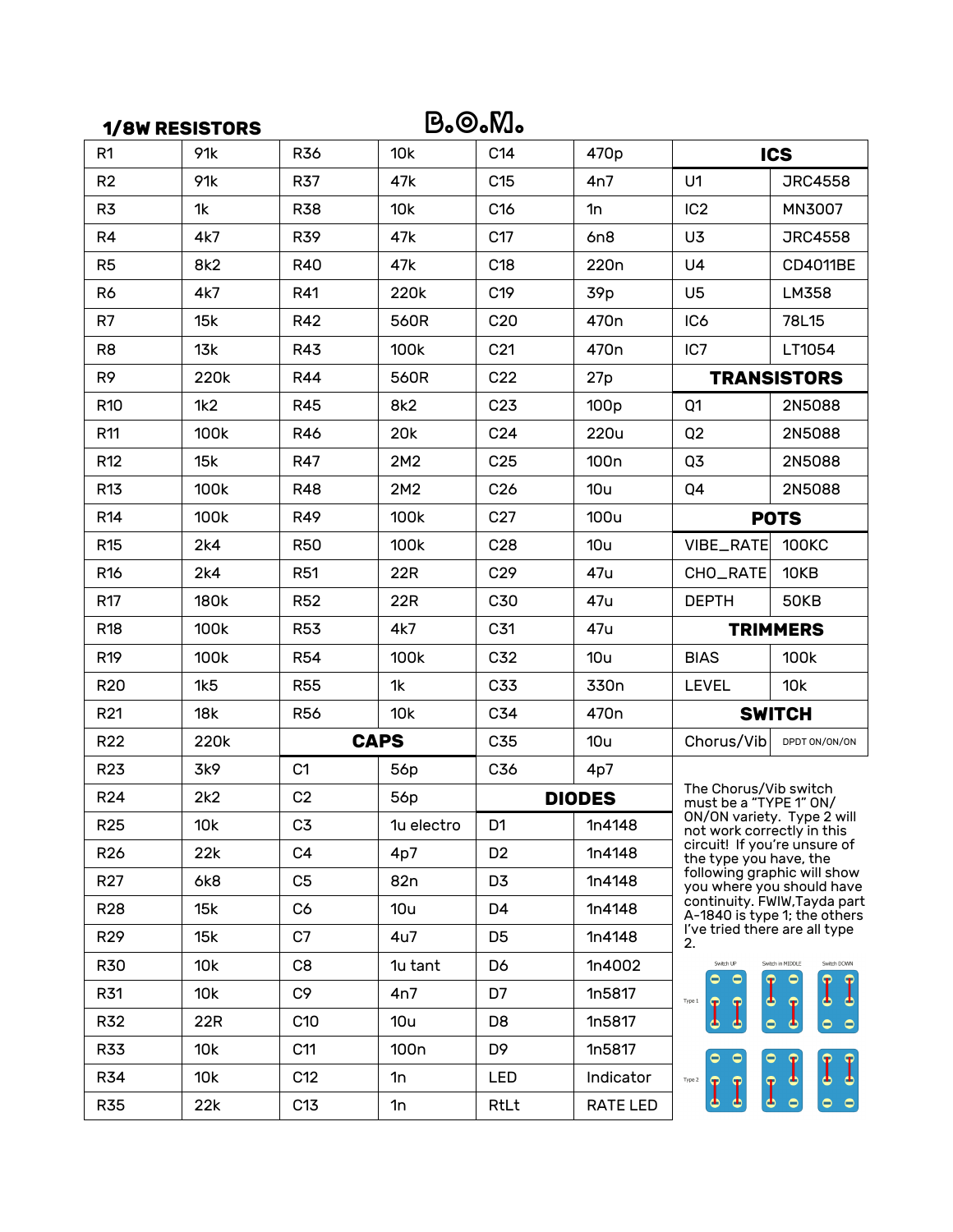# QTYs

| <b>RESISTORS</b>        |                 |  |  |
|-------------------------|-----------------|--|--|
| 3                       | 22R             |  |  |
| $\overline{\mathbf{c}}$ | 560R            |  |  |
| $\overline{\mathbf{c}}$ | 1k              |  |  |
| 1                       | 1k2             |  |  |
| 1                       | 1k5             |  |  |
| 1                       | 2k2             |  |  |
| $\overline{2}$          | 2k4             |  |  |
| 1                       | 3k9             |  |  |
| 3                       | 4k7             |  |  |
| 1                       | 6k8             |  |  |
| $\overline{2}$          | 8k <sub>2</sub> |  |  |
| 8                       | 10k             |  |  |
| 1                       | 13k             |  |  |
| 4                       | 15k             |  |  |
| 1                       | 18k             |  |  |
| 1                       | 20k             |  |  |
| $\overline{\mathbf{c}}$ | 22k             |  |  |
| 3                       | 47k             |  |  |
| $\overline{2}$          | 91k             |  |  |
| 9                       | 100k            |  |  |
| 1                       | 180k            |  |  |
| 3                       | 220k            |  |  |
| $\overline{\mathbf{c}}$ | 2M2             |  |  |

| <b>CAPS</b>             |                  |  |  |  |
|-------------------------|------------------|--|--|--|
| $\overline{\mathbf{c}}$ | 4p7              |  |  |  |
| 1                       | 27p              |  |  |  |
| 1                       | 39p              |  |  |  |
| $\overline{2}$          | 56p              |  |  |  |
| 1                       | 100 <sub>p</sub> |  |  |  |
| 1                       | 470p             |  |  |  |
| 3                       | 1n               |  |  |  |
| $\overline{\mathbf{c}}$ | 4n7              |  |  |  |
| 1                       | 6n8              |  |  |  |
| 1                       | 82 <sub>n</sub>  |  |  |  |
| $\overline{\mathbf{c}}$ | 100 <sub>n</sub> |  |  |  |
| 1                       | 220 <sub>n</sub> |  |  |  |
| 1                       | 330n             |  |  |  |
| 3                       | 470 <sub>n</sub> |  |  |  |
| 1                       | 1u electro       |  |  |  |
| 1                       | 1u tantalum      |  |  |  |
| 1                       | 4u7              |  |  |  |
| 6                       | 10uF             |  |  |  |
| 3                       | 47uF             |  |  |  |
| 1                       | <b>100uF</b>     |  |  |  |
| 1                       | 220uF            |  |  |  |

| <b>DIODES</b>      |                 |  |  |  |
|--------------------|-----------------|--|--|--|
| 5                  | 1n4148          |  |  |  |
| 1                  | 1n4002          |  |  |  |
| 3                  | 1n5817          |  |  |  |
| $\overline{2}$     | LED             |  |  |  |
| <b>ICs</b>         |                 |  |  |  |
| 1                  | <b>CD4011BE</b> |  |  |  |
| $\overline{2}$     | <b>JRC4558</b>  |  |  |  |
| 1                  | LM358           |  |  |  |
| 1                  | MN3007          |  |  |  |
| 1                  | LT1054          |  |  |  |
| 1                  | 78L15           |  |  |  |
| <b>TRANSISTORS</b> |                 |  |  |  |
| 4                  | 2N5088          |  |  |  |
| Pots               |                 |  |  |  |
| 1                  | 10KB            |  |  |  |
| 1                  | <b>50kB</b>     |  |  |  |
| 1                  | <b>100KC</b>    |  |  |  |
| <b>TRIMMERS</b>    |                 |  |  |  |
| 1                  | 10K             |  |  |  |
| 1                  | 100K            |  |  |  |
| <b>SWITCH</b>      |                 |  |  |  |
| 1                  | DPDT ON/ON/ON   |  |  |  |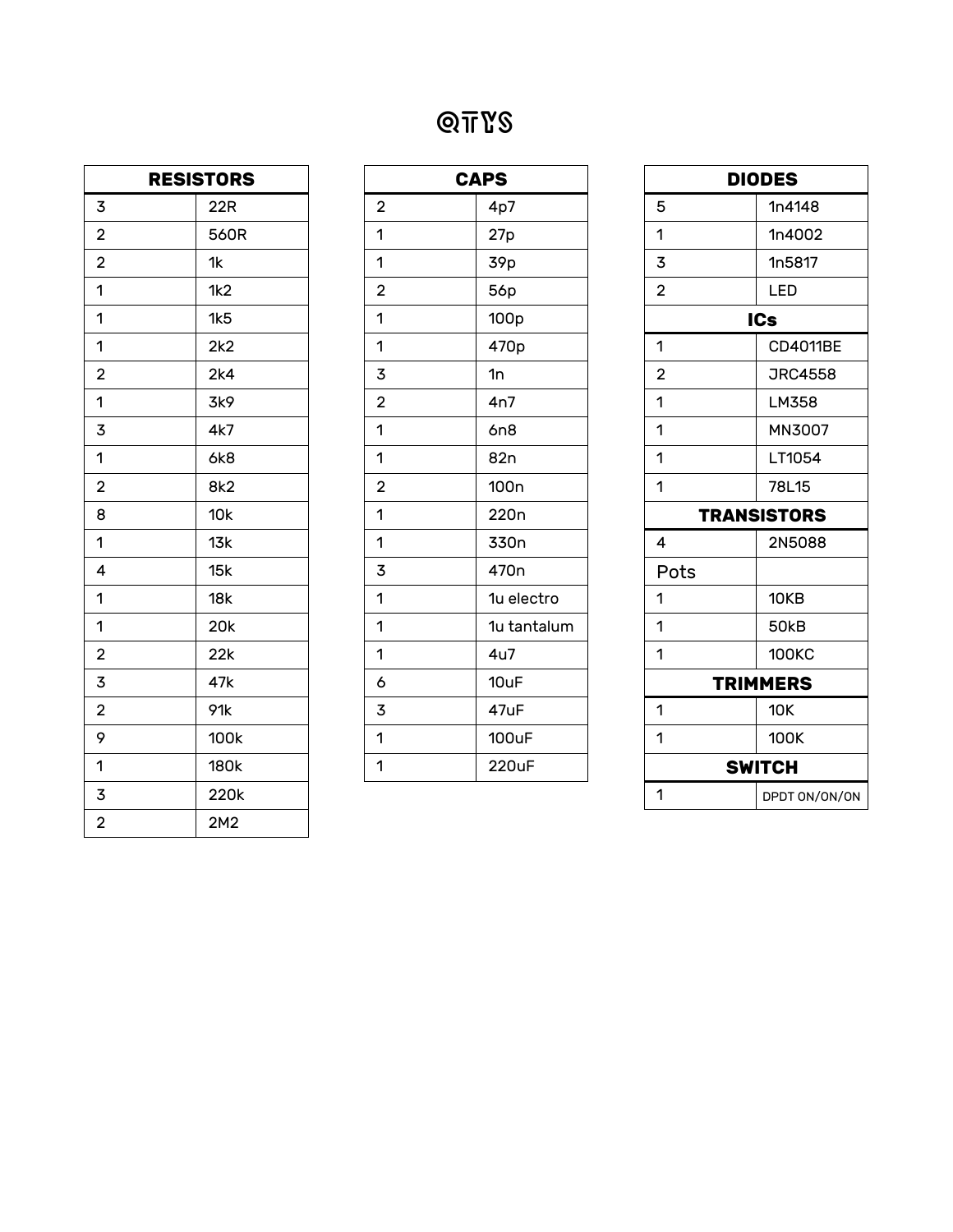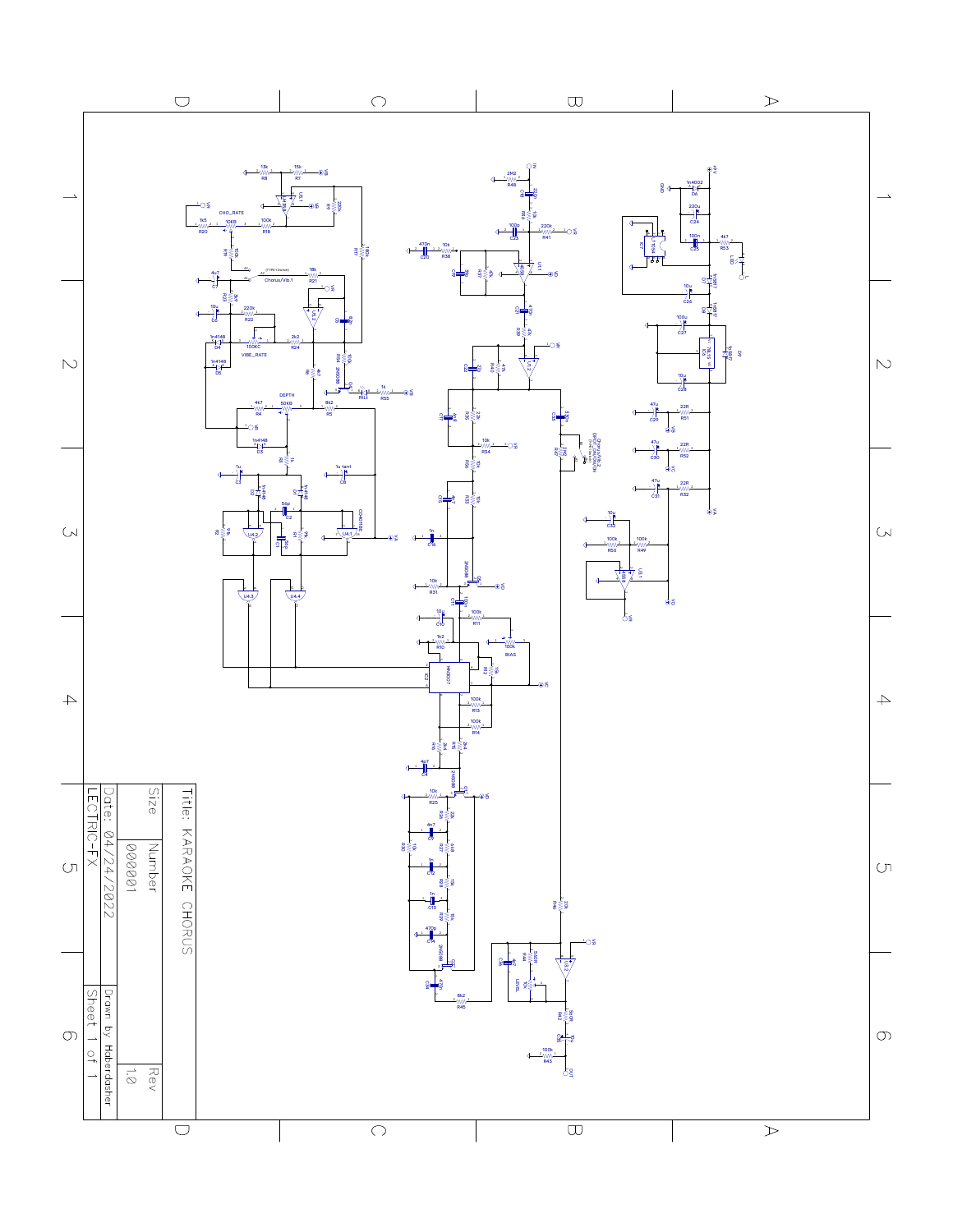## WIRING SUGGESTION